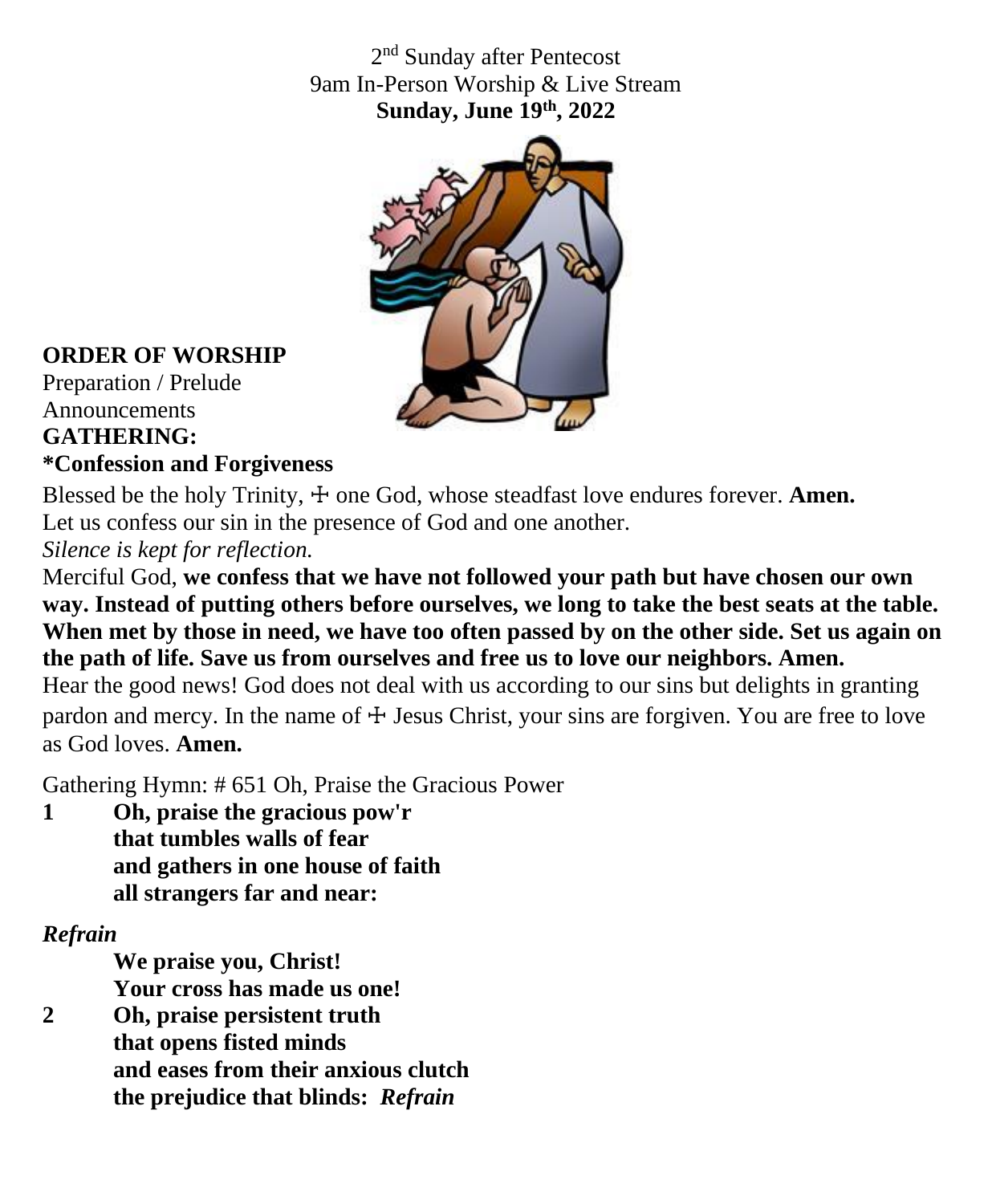- **3 Oh, praise inclusive love, encircling ev'ry race, oblivious to gender, wealth, to social rank or place:** *Refrain*
- **4 Oh, praise the word of faith that claims us as God's own, a living temple built on Christ, our rock and cornerstone:** *Refrain*
- **5 Oh, praise the tide of grace that laps at ev'ry shore with visions of a world at peace, no longer bled by war:** *Refrain*
- **6 Oh, praise the pow'r, the truth, the love, the word, the tide. Yet more than these, oh, praise their source, praise Christ the crucified:** *Refrain*
- **7 Oh, praise the living Christ with faith's bright songful voice! Announce the gospel to the world and with these words rejoice:** *Refrain*

The grace of our Lord Jesus Christ, the love of God, and the communion of the Holy Spirit be with you all. **And also with you.**

\*Kyrie: pg. 147

In peace, let us pray to the Lord. **Lord, have mercy.**

For the peace from above, and for our salvation, let us pray to the Lord. **Lord, have mercy.** For the peace of the whole world, for the well-being of the Church of God, and for the unity of all, let us pray to the Lord. **Lord, have mercy.**

For this holy house, and for all who offer here their worship and praise, let us pray to the Lord. **Lord, have mercy.**

Help, save, comfort, and defend us, gracious Lord. **Amen.**

Hymn of Praise: pg. 149 This is the Feast....

**This is the feast of victory for our God. Alleluia. Worthy is Christ, the Lamb who was slain, whose blood set us free to be people of God. Power and riches and wisdom and strength, and honor and blessing and glory are his. This is the feast of victory for our God. Alleluia. Sing with all the people of God and join in the hymn of all creation: Blessing and honor and glory and might be to God and the Lamb forever. Amen. This is the feast of victory for our God, for the Lamb who was slain has begun his reign. Alleluia. Alleluia.**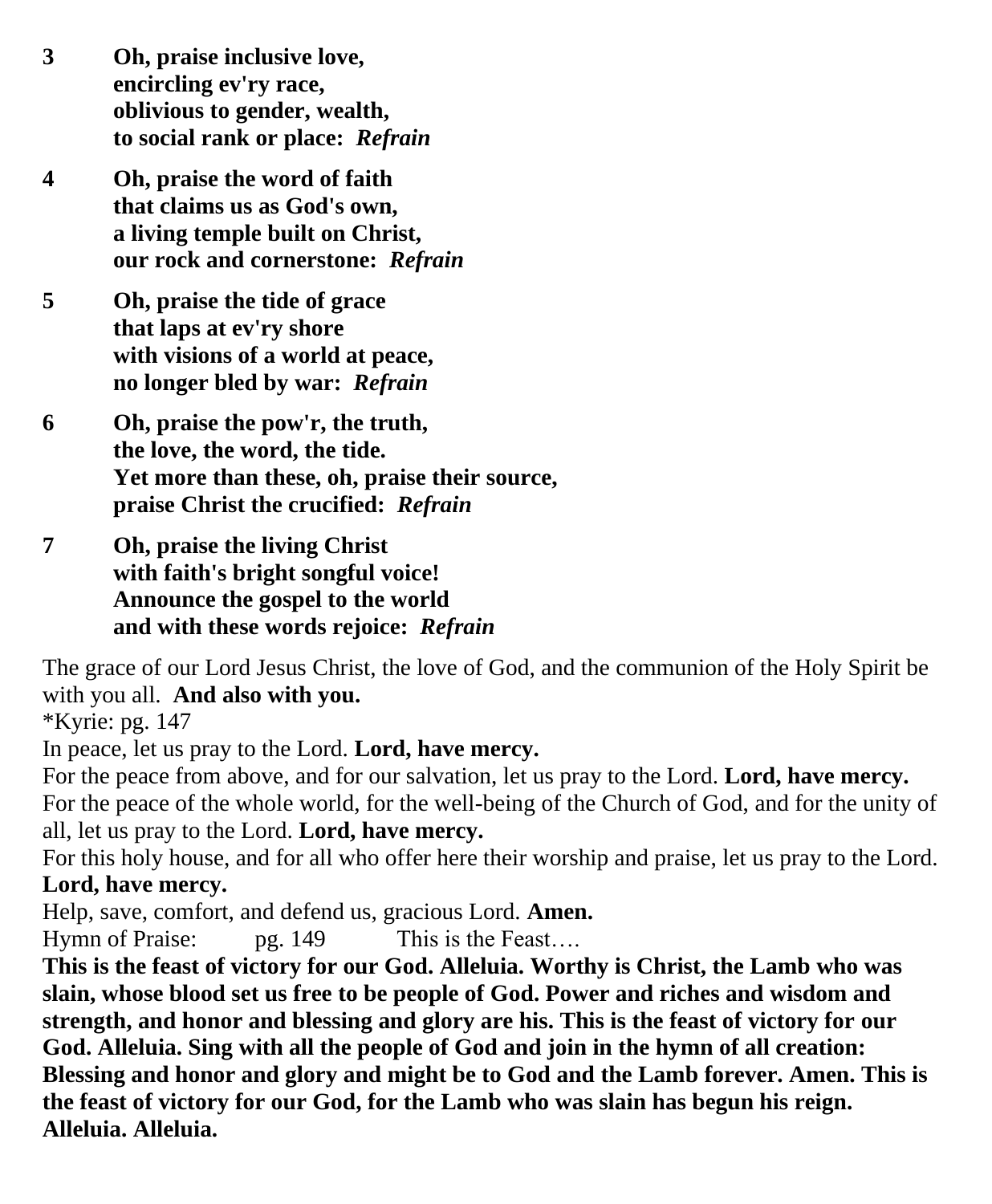## **Prayer of the day:**

Let us pray, **O Lord God, we bring before you the cries of a sorrowing world. In your mercy set us free from the chains that bind us, and defend us from everything that is evil, through Jesus Christ, our Savior and Lord. Amen.**

## **WORD**

#### Children's Time

First Reading: Isaiah  $65:1-9<sup>1</sup>I$  was ready to be sought out by those who did not ask, to be found by those who did not seek me. I said, "Here I am, here I am," to a nation that did not call on my name. <sup>2</sup>I held out my hands all day long to a rebellious people, who walk in a way that is not good, following their own devices; <sup>3</sup>a people who provoke me to my face continually, sacrificing in gardens and offering incense on bricks;  $\frac{4}{1}$  who sit inside tombs, and spend the night in secret places; who eat swine's flesh, with broth of abominable things in their vessels;  $5$  who say, "Keep to yourself, do not come near me, for I am too holy for you." These are a smoke in my nostrils, a fire that burns all day long. <sup>6</sup>See, it is written before me: I will not keep silent, but I will repay; I will indeed repay into their laps <sup>7</sup> their iniquities and their ancestors' iniquities together, says the LORD; because they offered incense on the mountains and reviled me on the hills, I will measure into their laps full payment for their actions. <sup>8</sup>Thus says the LORD: As the wine is found in the cluster, and they say, "Do not destroy it, for there is a blessing in it," so I will do for my servants' sake, and not destroy them all. <sup>9</sup>I will bring forth descendants from Jacob, and from Judah inheritors of my mountains; my chosen shall inherit it, and my servants shall settle there. This is the word of the Lord. **Thanks be to God.**

Psalm 22:19-28

<sup>19</sup>But you, O LORD, be not far away; O my help, hasten to my aid.

<sup>20</sup>**Deliver me from the sword, my life from the power of the dog.**

 $^{21}$ Save me from the lion's mouth! From the horns of wild bulls you have rescued me.

<sup>22</sup>**I will declare your name to my people; in the midst of the assembly I will praise you.**

 $23$ You who fear the LORD, give praise! All you of Jacob's line, give glory. Stand in awe of the LORD, all you off-spring of Israel.

<sup>24</sup>**For the LORD does not despise nor abhor the poor in their poverty; neither is the LORD's face hidden from them; but when they cry out, the LORD hears them.** <sup>25</sup>From you comes my praise in the great assembly; I will perform my vows in the sight of those who fear the LORD.

### <sup>26</sup>**The poor shall eat and be satisfied, Let those who seek the LORD give praise! May your hearts live forever!**

 $^{27}$ All the ends of the earth shall remember and turn to the LORD; all the families of nations shall bow before God.

<sup>28</sup>**For dominion belongs to the LORD, who rules over the nations.**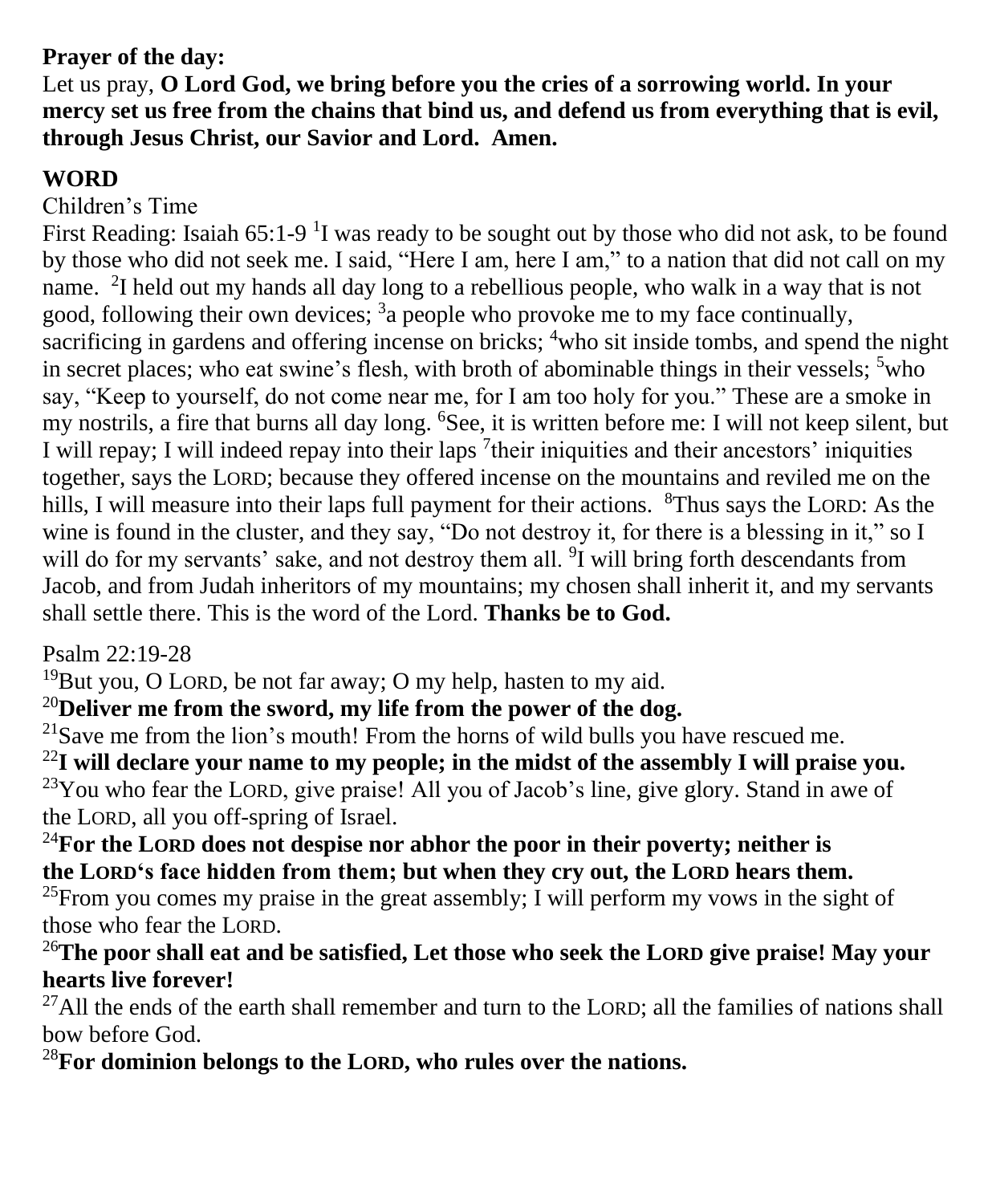### Second Reading: Galatians 3:23-29

 $^{23}$ Now before faith came, we were imprisoned and guarded under the law until faith would be revealed. <sup>24</sup>Therefore the law was our disciplinarian until Christ came, so that we might be justified by faith. <sup>25</sup>But now that faith has come, we are no longer subject to a disciplinarian,  $^{26}$  for in Christ Jesus you are all children of God through faith.  $^{27}$ As many of you as were baptized into Christ have clothed yourselves with Christ. <sup>28</sup>There is no longer Jew or Greek, there is no longer slave or free, there is no longer male and female; for all of you are one in Christ Jesus. <sup>29</sup>And if you belong to Christ, then you are Abraham's offspring, heirs according to the promise. This is the word of the Lord. **Thanks be to God.**

### \*Gospel Acclamation: pg. 151

#### **Alleluia. Lord, to whom shall we go? You have the words of eternal life. Alleluia.** \*Gospel: Luke 8:26-39

The holy gospel according to St. Luke the 8<sup>th</sup> Chapter Glory to you, O Lord!  $26$ Then [Jesus and his disciples] arrived at the country of the Gerasenes, which is opposite Galilee. <sup>27</sup>As he stepped out on land, a man of the city who had demons met him. For a long time he had worn no clothes, and he did not live in a house but in the tombs. <sup>28</sup>When he saw Jesus, he fell down before him and shouted at the top of his voice, "What have you to do with me, Jesus, Son of the Most High God? I beg you, do not torment me"—<sup>29</sup>for Jesus had commanded the unclean spirit to come out of the man. (For many times it had seized him; he was kept under guard and bound with chains and shackles, but he would break the bonds and be driven by the demon into the wilds.)  $^{30}$  Jesus then asked him, "What is your name?" He said, "Legion"; for many demons had entered him.  $31$ They begged him not to order them to go back into the abyss.  $32$ Now there on the hillside a large herd of swine was feeding; and the demons begged Jesus to let them enter these. So he gave them permission. <sup>33</sup>Then the demons came out of the man and entered the swine, and the herd rushed down the steep bank into the lake and was drowned. <sup>34</sup>When the swineherds saw what had happened, they ran off and told it in the city and in the country. <sup>35</sup>Then people came out to see what had happened, and when they came to Jesus, they found the man from whom the demons had gone sitting at the feet of Jesus, clothed and in his right mind. And they were afraid.  $36$ Those who had seen it told them how the one who had been possessed by demons had been healed. <sup>37</sup>Then all the people of the surrounding country of the Gerasenes asked Jesus to leave them; for they were seized with great fear. So he got into the boat and returned. <sup>38</sup>The man from whom the demons had gone begged that he might be with him; but Jesus sent him away, saying,  $39\degree$ Return to your home, and declare how much God has done for you." So he went away, proclaiming throughout the city how much Jesus had done for him. This is the gospel of the Lord, **Praise to you, O Christ!**

Sermon "Seeing Humans"

Hymn of the Day: # 843 Praise the One Who Beaks the Darkness

**1 Praise the One who breaks the darkness with a liberating light;**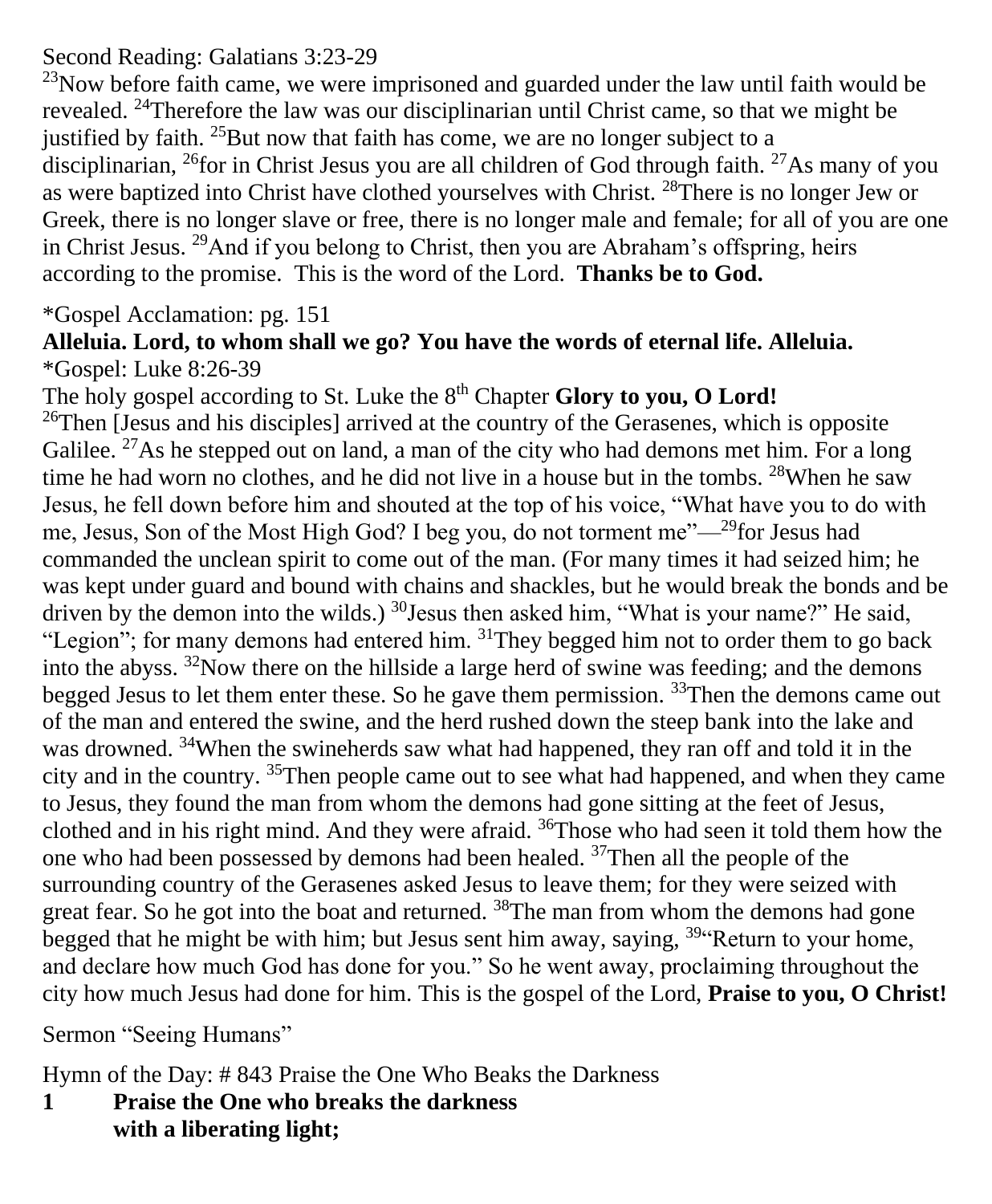**praise the One who frees the pris'ners, turning blindness into sight. Praise the One who preached the gospel, healing ev'ry dread disease, calming storms and feeding thousands with the very bread of peace.**

- **2 Praise the One who blessed the children with a strong yet gentle word; praise the One who drove out demons with a piercing, two-edged sword. Praise the One who brings cool water to the desert's burning sand; from this well comes living water quenching thirst in ev'ry land.**
- **3 Praise the one true love incarnate: Christ, who suffered in our place; Jesus died and rose for many that we may know God by grace. Let us sing for joy and gladness, seeing what our God has done. Praise the one redeeming glory; praise the One who makes us one.**

\*Apostle's Creed: **I believe in God, the Father almighty, creator of heaven and earth. I believe in Jesus Christ, God's only Son, our Lord, who was conceived by the Holy Spirit, born of the virgin Mary, suffered under Pontius Pilate, was crucified, died, and was buried; he descended to the dead. On the third day he rose again; he ascended into heaven, he is seated at the right hand of the Father, and he will come to judge the living and the dead. I believe in the Holy Spirit, the holy catholic church, the communion of saints, the forgiveness of sins, the resurrection of the body, and the life everlasting. Amen.**

#### **Prayers of Intercession:**

United in Christ and guided by the Spirit, we pray for the church, the creation, and all in need. *A brief silence.*

Holy God, you hear the cries of those who seek you. Equip your church with evangelists who reveal the continuous call of your outstretched hands and your promises of a home in you. God of grace,

### **hear our prayer.**

You hear the cries of the earth. Restore places where land, air, and waterways have been harmed. Guide us to develop and implement sources of energy and food production that do not destroy the earth. God of grace,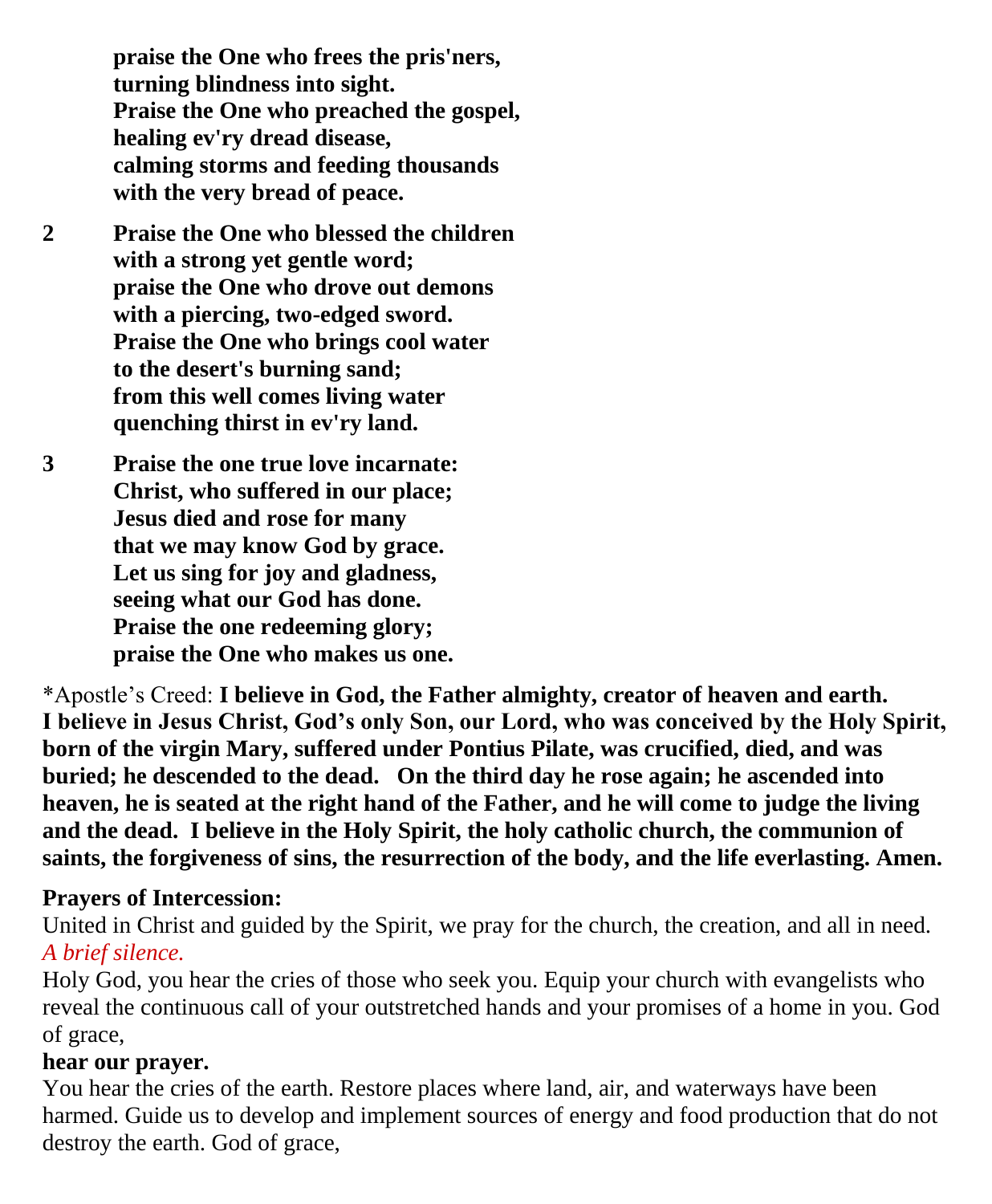#### **hear our prayer.**

You hear the cries of those who are marginalized or cast out. On this Juneteenth observance, guide us continually toward the end of oppression in all its forms. Bring true freedom and human flourishing to all your beloved children. God of grace,

### **hear our prayer.**

You hear the cries of those who suffer. Come to the aid of all who are homeless, naked, hungry, and sick. We pray especially for *Kevin, Elise, Jay, Kimber, Ian, Eldon, Mary Jo, Kristen,* and all those we name now before you whether out loud or in our hearts… Bring peace to any experiencing mental illness, that they can clearly recognize your loving presence. God of grace,

# **hear our prayer.**

You hear the cries of those who celebrate and those who grieve on this Father's Day. Nurture mutual love and tender care in all relationships. Comfort those for whom this day brings sadness or longing. God of grace,

#### **hear our prayer.**

We give thanks for the faithful departed whose lives proclaimed all you had done for them. At the last, unite us with them as we make our home in you. God of grace,

#### **hear our prayer.**

God of every time and place, in Jesus' name and filled with your Holy Spirit, we entrust these spoken prayers and those in our hearts into your holy keeping. **Amen.**

## **THE MEAL**

Peace and exchange:

The peace of the risen Christ be with you all. **And also with you.**

Let us share the peace with one another.

Offering:

The ministry of Our Savior's continues and thanks to your generosity, and God's work continues through all of us! Offering can be received either by mailing it to the church at N6450 530<sup>th</sup> St. Beldenville, WI 54003, dropping it off, online at oursaviorschurch.info under the "give" tab, or simply text your donation amount to 833-506-0632 and follow the instructions on your phone to complete your donation.

\*Offertory Hymn: # 184 Let the Vineyards Be Fruitful

**Let the vineyards be fruitful, Lord, and fill to the brim our cup of blessing. Gather a harvest from the seeds that were sown, that we may be fed with the bread of life. Gather the hopes and the dreams of all; unite them with the prayers we offer. Grace our table with your presence, and give us a foretaste of the feast to come.**

Offering prayer:

God of abundance, you have set before us a plentiful harvest. As we feast on your goodness, strengthen us to lab or in your field, and equip us to bear fruit for the good of all, in the name of Jesus. **Amen.** Communion

Great Thanksgiving pg. 152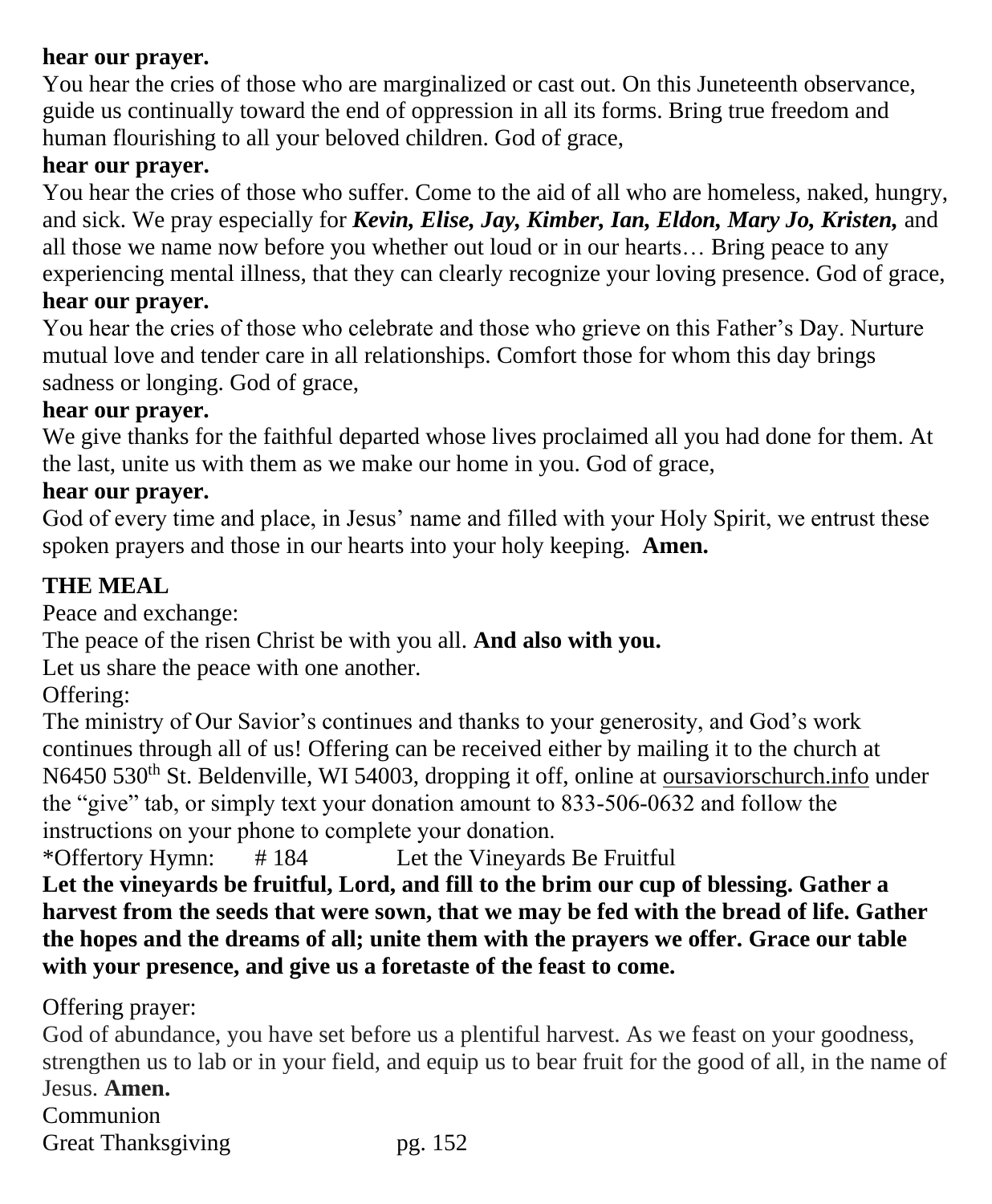The Lord be with you. **And also with you.** Lift up your hearts. **We lift them to the Lord.** Let us give thanks to the Lord our God. **It is right to give our thanks and praise.**

\*Sanctus pg. 153 (Holy, Holy, Holy) Holy God, you alone are holy, you alone are God. The universe declares your praise: beyond the stars; beneath the sea; within each cell; with every breath. **We praise you, O God.** Generations bless your faithfulness: through the water; by night and day; across the wilderness; out of exile; into the future. **We bless you, O God.**

We give you thanks for your dear Son: at the heart of human life; near to those who suffer; beside the sinner; among the poor; with us now. **We thank you, O God.**

In the night in which he was betrayed, our Lord Jesus took bread, and gave thanks; broke, and gave it to his disciples, saying: Take and eat; this is my body, given for you. Do this in remembrance of me.

Again, after supper, he took the cup, gave thanks, and gave it for all to drink, saying: This cup is the new covenant in my blood, shed for you and for all people for the forgiveness of sin. Do this in remembrance of me.

Remembering his love for us on the way, at the table, and to the end, we proclaim the mystery of faith: **Christ has died. Christ is risen. Christ will come again.**

We pray for the gift of your Spirit: in our gathering; within this meal; among your people; throughout the world. Blessing, praise, and thanks to you, holy God, through Christ Jesus, by your Spirit, in your church, without end. **Amen.**

Lord's Prayer pg. 154 (Our Father who art in Heaven....) **Our Father, who art in heaven, hallowed be thy name, thy kingdom come, thy will be done, on earth as it is in heaven. Give us this day our daily bread; and forgive us our trespasses, as we forgive those who trespass against us; and lead us not into temptation, but deliver us from evil. For thine is the kingdom, and the power, and the glory, forever and ever. Amen.**

Invitation to Communion: Gifts of God, for the people of God. **Thanks be to God.** Lamb of God pg. 154

**Lamb of God, you take away the sin of the world; have mercy on us. Lamb of God, you take away the sin of the world; have mercy on us. Lamb of God, you take away the sin of the world; grant us peace, grant us peace.**

Communion hymns: #'s (461, 479, 487)

Prayer after Communion:

The Lord be with you. **And also with you.**

Let us pray, Life-giving God, through this meal you have bandaged our wounds and fed us with your mercy. Now send us forth to live for others, both friend and stranger, that all may come to know your love. This we pray in the name of Jesus. **Amen.**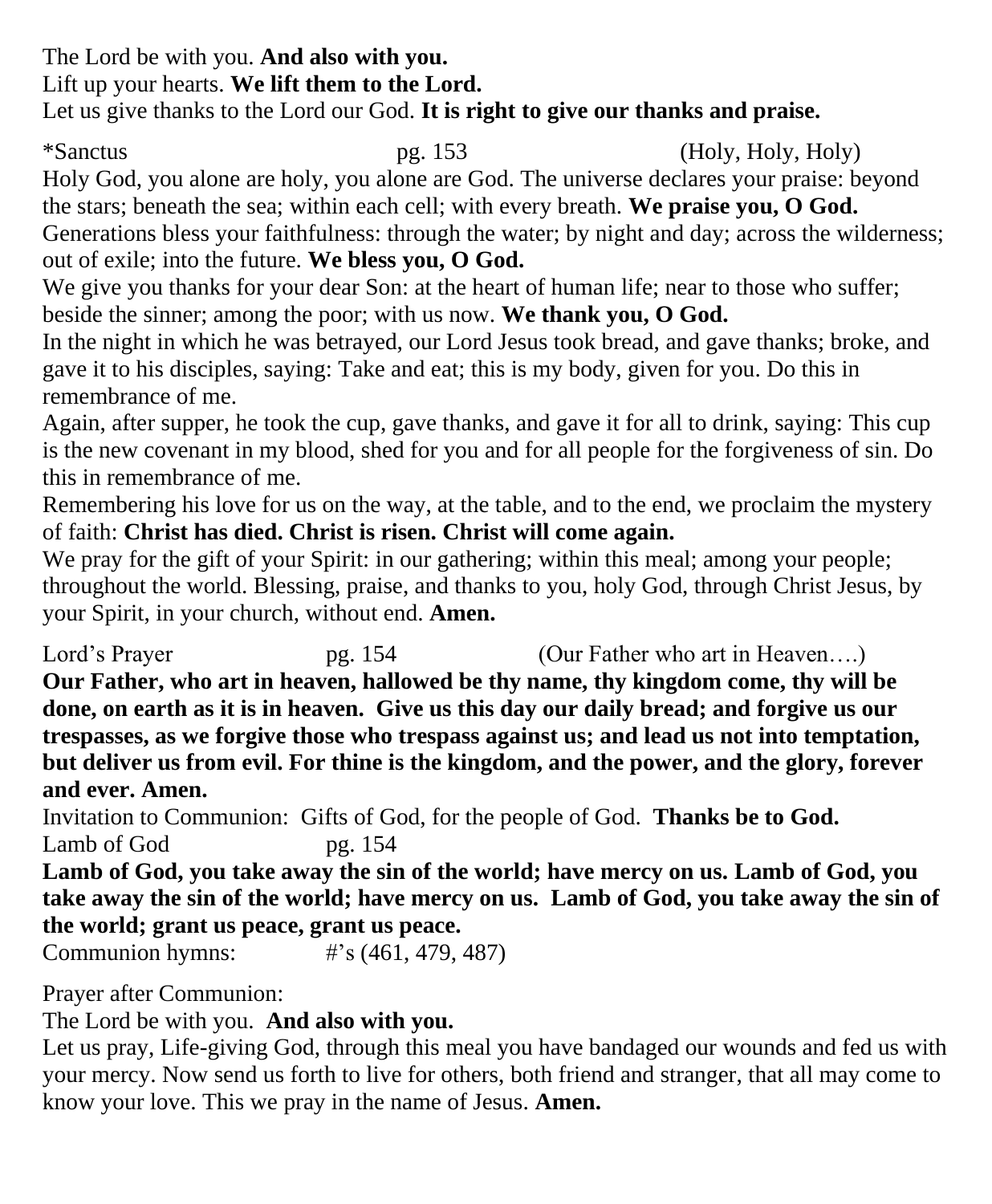**\***Blessing/Benediction:

May the peace of Christ go with you, wherever he may send you. May he guide you through the wilderness and protect you through the storm. May he bring you home rejoicing at the wonders he has shown you. May he bring you home rejoicing once again into God's doors, In the name of the Father, and of the +Son, and of the Holy Spirit. **Amen.**

Sending hymn: # 886 Oh, for a Thousand Tongues to Sing

- **1 Oh, for a thousand tongues to sing my great Redeemer's praise, the glories of my God and King, the triumphs of his grace!**
- **2 My gracious Master and my God, assist me to proclaim, to spread through all the earth abroad the honors of your name.**
- **3 The name of Jesus charms our fears and bids our sorrows cease, sings music in the sinner's ears, brings life and health and peace.**
- **4 He speaks, and list'ning to his voice, new life the dead receive; the mournful, broken hearts rejoice, the humble poor believe.**
- **5 Look unto him, your Savior own, O fallen human race! Look and be saved through faith alone, be justified by grace!**
- **6 To God all glory, praise, and love be now and ever giv'n by saints below and saints above, the church in earth and heav'n.**

Dismissal: Go in peace. Love your neighbor! **Thanks be to God!**

**"OUR WORSHIP HAS ENDED, NOW OUR SERVICE BEGINS"**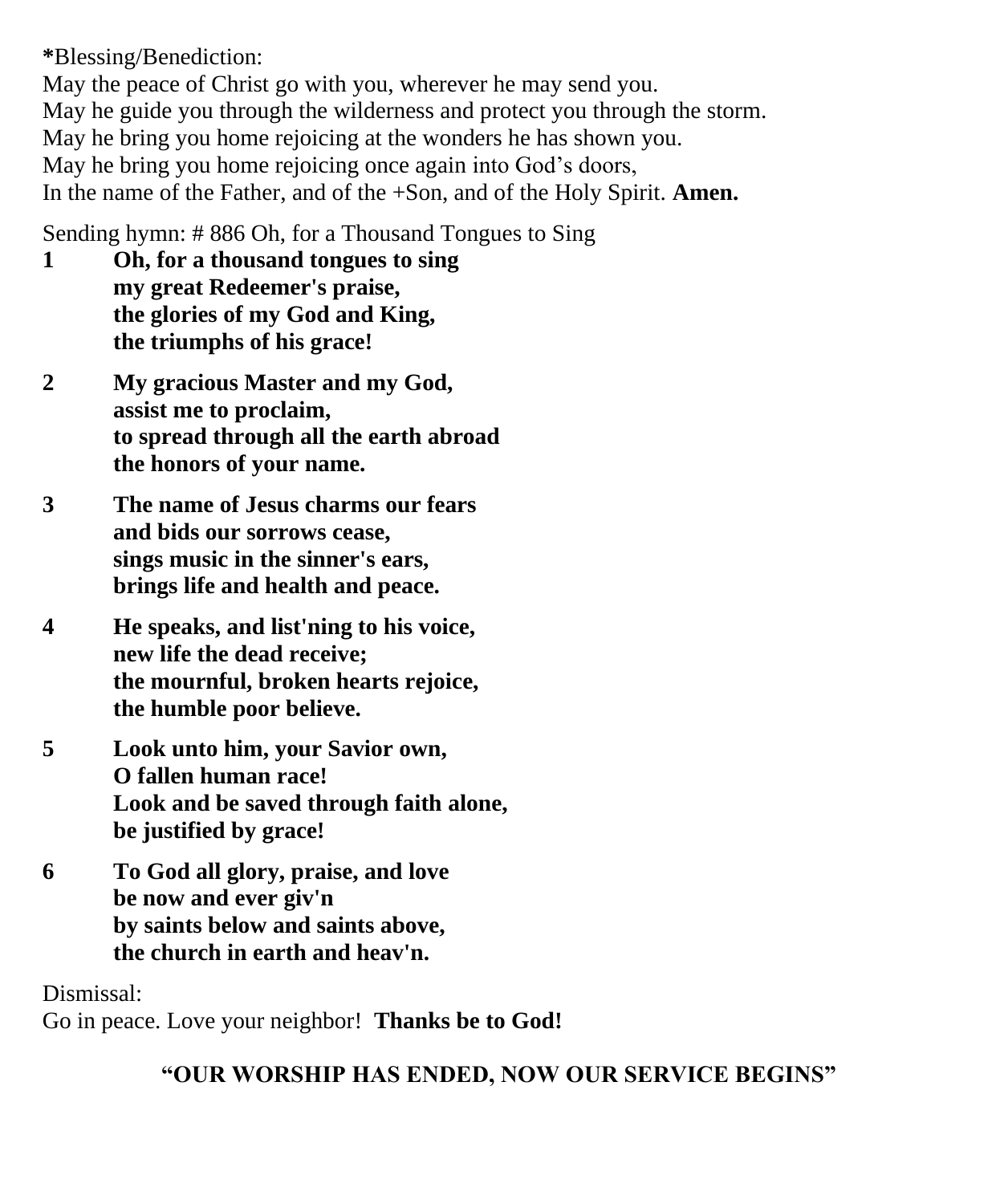## **Please continue to pray for the following people;**

Kevin Johnson, Elise Foley, Jay Handsaker, Kimber Hause, Ian Peterson, Eldon Schellfeffer, Mary Jo Bjork, and Kristen Anderson. If you know of anyone that should be on our prayer list please contact the office.

The names will be on the prayer list for two weeks unless specified.

## **Announcements:**

**Sunday June 19th Happy Father's Day, 9am** In-person & Livestream Worship, **10am** Fellowship Hour (MIM).

**Tuesday June 21st** 7pm OS vs Bethel.

**Sunday June 26th 9am** In-person & Livestream Worship, **10am** Fellowship Hour (Sunshine Crew), 7pm Softball Game, O.S vs Living Waters.

**Happy Birthday! June (19 th)** Aubrey Minder, Sandy Odalen, Ann Young **(20th)** Julie Winger **(21st)** Kendra Huppert **(22nd)** Karen Sharon **(24th)** Shane Johnson **(25th)** Chase Forster

**Church Softball Game:** Tuesday June 21<sup>st</sup> vs Bethel. Game starts at 7pm.



Thank You! on behalf of the choir, thank you to all who contributed to the coffee hour fund last week. You donated \$203 which will be used for purchasing some new choir music folders. Thanks also to the choir members who donated treats and helped serve. We will be singing with thankful hearts.



**Lutheran World Relief** are in need of quilts and baby care kits. We will be sending all the completed quilts and kits soon. For the baby care kits we are in need of jackets with a hood or else

sweater/sweatshirt and a cap, sleepers, t-shirts, socks, hand towels (dark colors), cloth diapers. All clothes should be size 6 months to 24 months. Each kit needs two bars of Ivory soap also. All donations can be put in the basement in the quilt room or on tables by the library. Thank You



**The Cheese Curd Festival Volunteers:** is back in three short weeks! Friday, June 24 and Saturday, June 25. To pull off a Festival of this magnitude we need volunteers over the course of the weekend. As they say, "it takes a Village." . If anyone from our Church is willing to work any shifts at the Cheese Curd Festival

- they will donate money back to Our Saviors to help with the Ballpark

Fundraising.

**Note:** click on the link – and click on Our Savior's which is in the support list and then find a time slot that works for you. Contact Donna Constant if you have any questions 715-307- 0451. **SIGNUP LINK:<https://signup.com/go/JzGNcsV>**